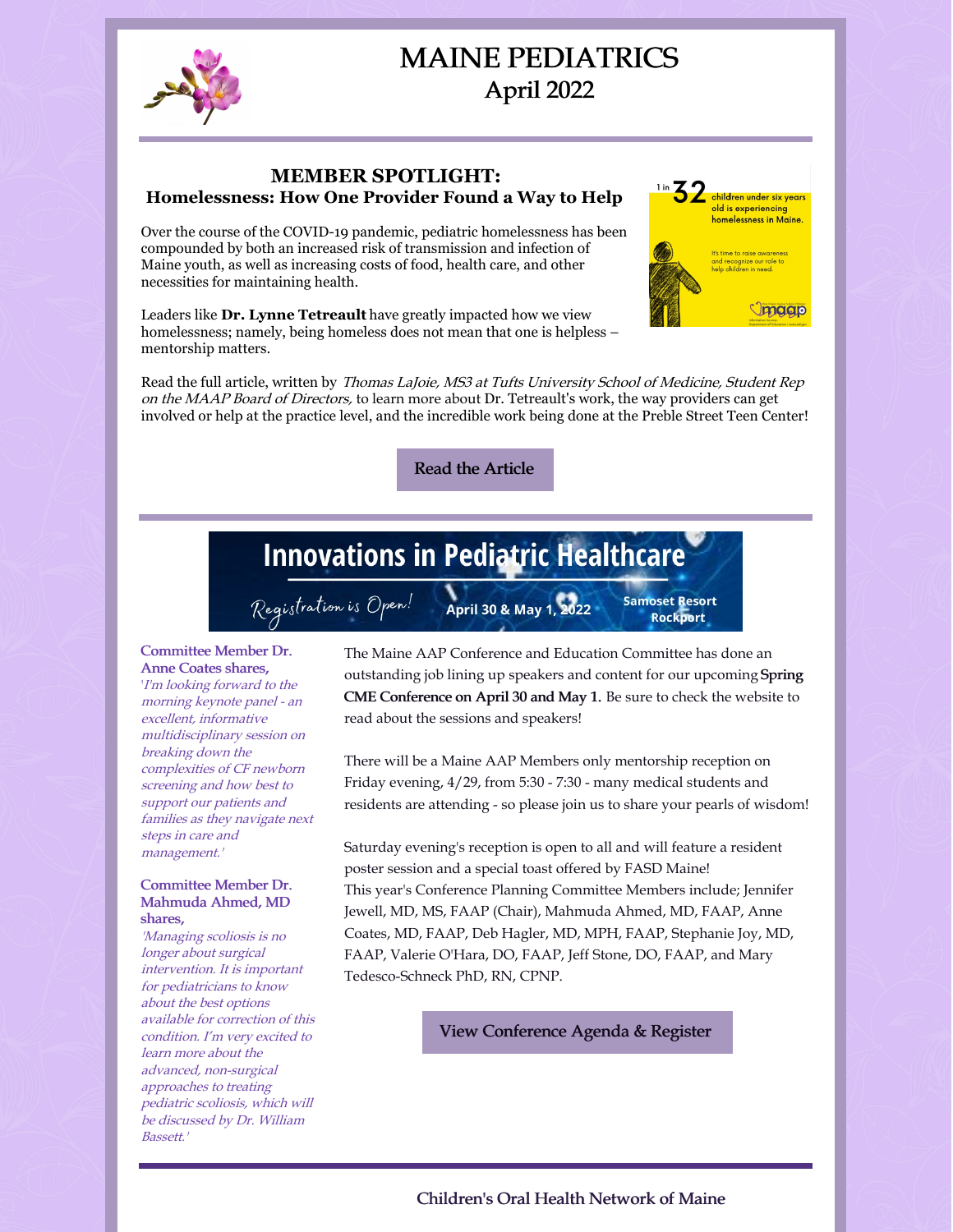

The COHN has assembled a panel of statewide community leaders and providers who will share innovations in oral health care procedures and delivery in a panel talk titled, 'Harnessing Innovation: On the Path to a Future Free of Dental Disease' at the Spring Conference on April 30th. Don't miss it!

The Maine AAP serves on the Health Integration Action Team of the [COHN](https://www.mainecohn.org/). This group is exploring various models to build on From the First [Tooth](https://www.fromthefirsttooth.org/by-state/maine/) and integrate preventive dental care more comprehensively in the primary care medical home. The science behind dental disease has advanced greatly in recent years, and we now have prevention and early intervention tools that can be used in the primary care setting to improve the health of many children who lack access to dental care. Please answer 2 [questions](https://www.surveymonkey.com/r/DentalSurvey_2021) to help us in this work!

#### Adolescent Medication Assisted Therapy (MAT)

Maine DHHS is partnering with the Co-Occurring Collaborative Serving Maine (CCSME) to launch a Project ECHO on Adolescent MAT. Details on the program can be found [here](https://gcc02.safelinks.protection.outlook.com/?url=https%3A%2F%2Fforms.office.com%2Fpages%2Fresponsepage.aspx%3Fid%3DCsi9BHfWck6xOQxUIIqEESnjChDlzfNDjcOLFprQhwNUQlAwM1E3RFFJVU82SEo1RDhLTVI2V0tCVSQlQCN0PWcu&data=04%7C01%7CAmy.Belisle%40maine.gov%7Cf689618ea8b248d9021008da13f6a201%7C413fa8ab207d4b629bcdea1a8f2f864e%7C0%7C0%7C637844247240650158%7CUnknown%7CTWFpbGZsb3d8eyJWIjoiMC4wLjAwMDAiLCJQIjoiV2luMzIiLCJBTiI6Ik1haWwiLCJXVCI6Mn0%3D%7C3000&sdata=p83%2F3Bt5T9STwq4Bu6xHUq77O21HvddFHJ0QO08I2Cc%3D&reserved=0). You can learn more about the SUD learning community at this [website](https://gcc02.safelinks.protection.outlook.com/?url=http%3A%2F%2Fmesudlearningcommunity.org%2F&data=04%7C01%7CAmy.Belisle%40maine.gov%7Cf689618ea8b248d9021008da13f6a201%7C413fa8ab207d4b629bcdea1a8f2f864e%7C0%7C0%7C637844247240650158%7CUnknown%7CTWFpbGZsb3d8eyJWIjoiMC4wLjAwMDAiLCJQIjoiV2luMzIiLCJBTiI6Ik1haWwiLCJXVCI6Mn0%3D%7C3000&sdata=Db%2FFddxoOZFxAX3XpR8VNbaO8oZ3qhDvrEZZD9fwO1U%3D&reserved=0). Please sign up by 4/8/22!



Learn [More/Register](https://forms.office.com/pages/responsepage.aspx?id=Csi9BHfWck6xOQxUIIqEESnjChDlzfNDjcOLFprQhwNUQlAwM1E3RFFJVU82SEo1RDhLTVI2V0tCVSQlQCN0PWcu)

#### The Child Care Subsidy Program

Your patient's family may be eligible for low or no cost child care, and not be aware of this benefit. The program lets people choose a child care provider they trust, at an affordable rate or no cost. Eligibility Requirements: Parent/guardian must be employed, in school or job training, or retired, and the family must meet income requirements (at or below 85% of the Maine median income) -For a family of 4, income eligibility requirements are at or below \$76,643 a year.

#### Learn More and [Register](http://bit.ly/MaineCCSP) Here



#### **Maine Pediatric** & Behavioral Health **Partnership**

# Consultation and Education for Primary Care Providers

Maine Pediatric & Behavioral Health Partnership is Maine's Pediatric Mental Health Care Access (PMHCA) Program. This partnership provides timely training and support to child and adolescent primary care clinicians (PCCs) and other clinicians related to the detection, assessment, treatment, and referral of behavioral health conditions within their practice. To learn more and become involved, contact Maine Pediatric & Behavioral Health Partnership at 1-833-MPBHP11 (1- 833-672-4711) or visit [www.BHpartnersforME.org](http://www.bhpartnersforme.org/). Upcoming Program: **The Impact of Bias and Microaggressions -** April 13, 2022 7:30-8:30 am

Read [More/Register](https://www.maineaap.org/news/2022/the-impact-of-bias-and-microaggressions#/)

Let's Go!'s Podcast Series: Let's Talk about Obesity Care Listen at: letstalkaboutobesitycare.podbean.com



Dr. Carrie Gordon will be hosting experts on a wide variety of topics on best practice for caring for children and adults who carry extra weight. Current topics include: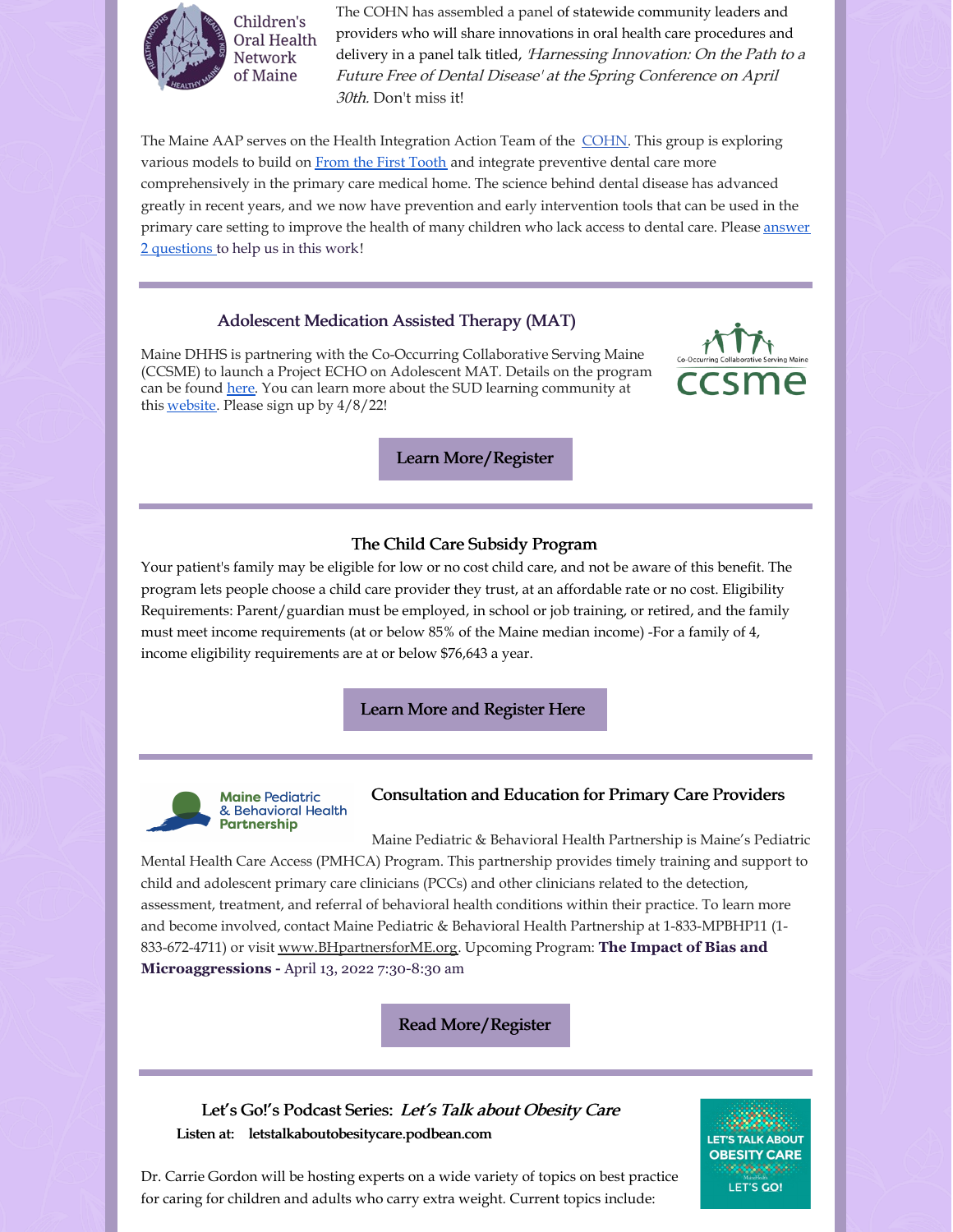o Testing the Waters with Anti-Obesity Medications in your Primary Care Clinic o Food Insecurity and its Connection to Health and Care o Physical Activity and Physical Literacy: Putting Movement into Your Practice o Working with Patients with Selective Eating Challenges o Conversation with an Obesity Medicine Specialist o The Benefits of WIC for Your Patients. Let's Go! is a program of The Barbara Bush Children's Hospital at Maine Medical Center.

#### 2022 Pediatric Obesity Management:

#### From Early Identification to Treatment. 2nd Annual Course - Virtual April 28-29, 2022

Pediatric obesity has worsened dramatically over the last two years. The toll of the pandemic on some of our most vulnerable patients has been staggering. Obesity is a chronic disease and, as such, early identification and effective management are critical. Fortunately, the past few years have also brought advances in the treatment of obesity and include behavioral interventions, bariatric surgery and pharmacotherapy. This course is designed for pediatricians, family physicians and pediatric allied health professionals seeking to improve their skills in treating obesity. Didactic training sessions, expert panels, and on-demand programming are included for an engaging and comprehensive training.

[Register](https://shop.aap.org/2022-pediatric-obesity-course-from-early-identification-to-treatment/) Here



Enhancing Adolescent Health and Immunization Services - Webinars

Next Session:

Teen Empowerment - Engaging Teens in Healthcare Decisions - April 13th 7:00pm

[Register](https://zoom.us/meeting/register/tJYtf-uqpj8rHtCStwvJFSb7nX7KEEjOWNn8) Here

### AAP Section on Developmental/Behavioral Pediatrics Opportunities and Resources Mental Health Disorders Course - April 8-10, 2022

Registration is open for the Diagnosis and Treatment of Common Pediatric Mental Health Disorders course in Rosemont, Illinois. In-person or virtual attendance is available. This course enables participants to learn critical concepts in the recognition of pediatric mental health disorders and apply evidence-based strategies. Earn up to 19.5 AMA PRA Category 1 Credit and 10 MOC Part 2. Questions? Email Carolyn McCarty: [cmccarty@aap.org](mailto:cmccarty@aap.org?subject=SODBP Opportunities and Resources) FMO: SODBP [Collaboration](https://collaborate.aap.org/SODBP/Pages/home.aspx) Site

[Register](https://shop.aap.org/2022-diagnosis-and-treatment-of-common-pediatric-mental-health-disorders-rosemont-il-all-access/) Here

#### Maine Tobacco Treatment and Prevention Conference - May 9-10, 2022

Join with other tobacco treatment, prevention and policy stakeholders at the Maine Tobacco Treatment and Prevention Conference. This year's conference on Evolving Nicotine and Tobacco Products: Emerging Challenges and How to Move Forward, will be held virtually on May 9-10, 2022.

The event will feature Matthew Myers, President of the Campaign for Tobacco-Free Kids as keynote, nationally recognized speakers, and local experts discussing a wide array of tobacco treatment and prevention topics, new research and innovative approaches to tobacco control.

Learn [More/Register](https://ctimaine.org/education-training/annual-tobacco-treatment-and-prevention-conference)